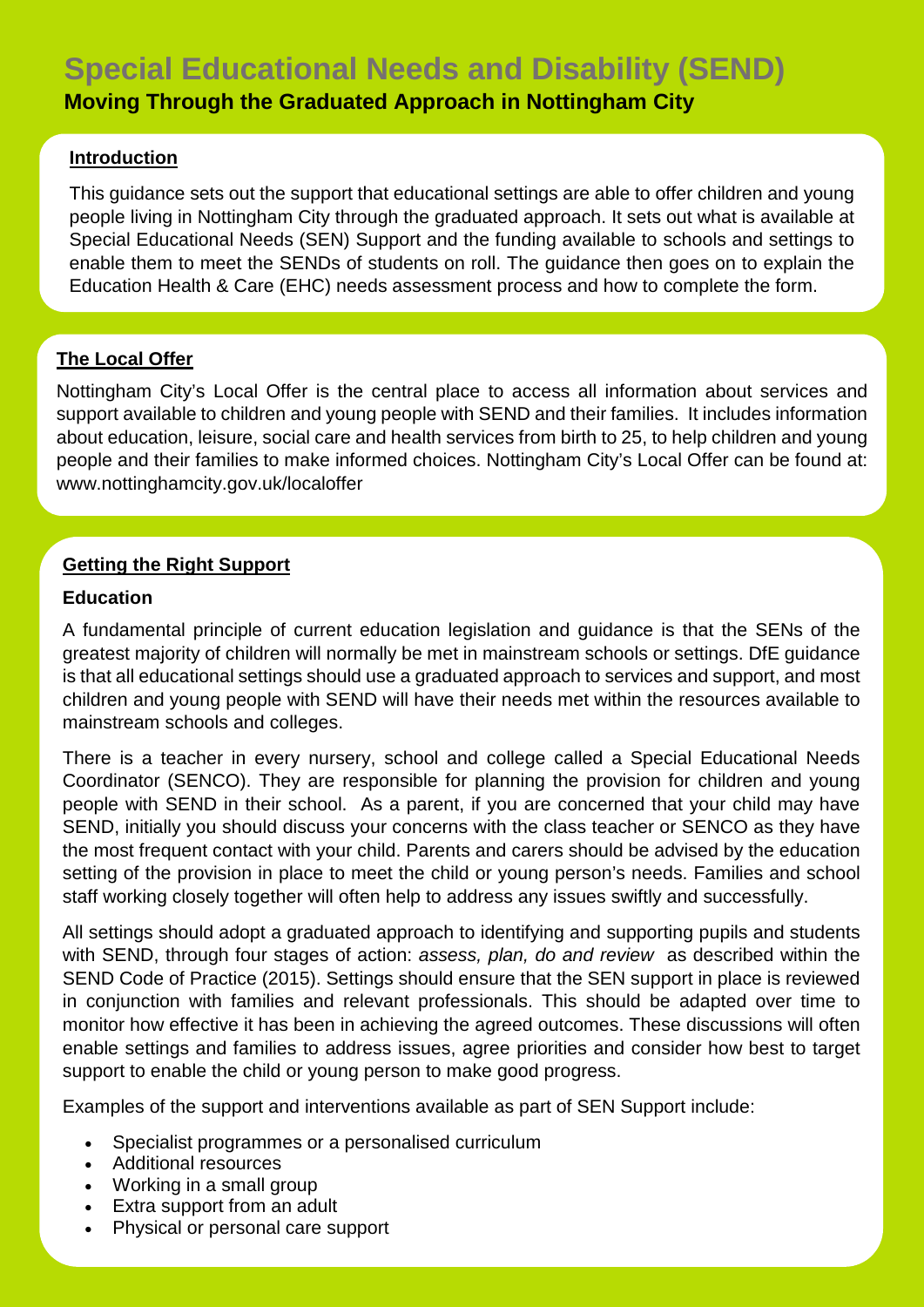A small number of children who continue to struggle despite SEN Support, may require High Level Needs (HLN) funding in order to ensure the right level of provision is in place to enable them to make progress.

Schools have responsibility to make provide full-time education. School's SEND funding can be thought of as comprising three elements:

- **Element 1 £4,000 – Basic entitlement:** This refers to the money that schools spend for all pupils, including those with SEND.
- **Element 2 up to notional £6,000 – SEN Support spending:** This is in addition to the basic entitlement. This funding is notional and is based on a formula that takes into account such criteria as free school, meals, deprivation indicators and low prior attainment. This is the additional targeted money that the school spend in order to make provision for individual learners.
- **Element 3 High Level Needs (HLN) funding:** For the children and young people with the most significant SENDs, further top up funding is available in addition to SEN Support funding. This funding is allocated to individual learners from the high needs funding block. Schools apply to the HLN panel for this funding which is allocated according to the specific needs of individual pupils. It is not necessary to have an EHC needs assessment or plan in order to access this additional funding as access to HLN is not linked to the EHC needs assessment process.

In early years settings, although the actual places are funded very differently to schools, top-up funding to support individual children with SEND is available in the same way as for schools. Early years settings apply to the early years foundation stage (EYFS) panel (previously known as ISG) for this funding which is allocated according to the specific needs of individual pupils. It is not necessary to have an EHC needs assessment or plan in order to access this additional funding, as access to EYFS funding is not linked to the EHC needs assessment process.

In FE colleges, funding to support the majority of students aged 16-19 with additional needs is available as part of the National Funding Formula. This is expected to cover up to the first £6000 of the cost of additional support for an individual learner. It is not necessary to have an EHC needs assessment or plan in order to benefit from this funding for additional support.

Funding to support additional needs for Post-19 students without an EHC plan can be accessed by an FE college via the Education and Skills Funding Agency (ESFA) adult education budget. There may be occasions when course fees must be paid through an EHC plan however, these cases are rare and are considered on an individual basis.

#### **Multi-Agency Planning and Support**

In a very small number of cases, it may become clear that the child or young person's needs are not being met by the current support available and a more detailed multi-agency approach is required. In this case, a multi-agency meeting would be the best way to draw together all the professionals working with the family. This should identify the child or young person's needs and support requirements and provide them with a co-ordinated multi-agency support plan to meet those needs within universal, targeted and, if appropriate, specialist services. Schools may want to consider including staff from support services, such as Educational Psychology, the Autism Team etc., as well as wider services, like the Youth Justice Service, Speech and Language Therapy Service etc.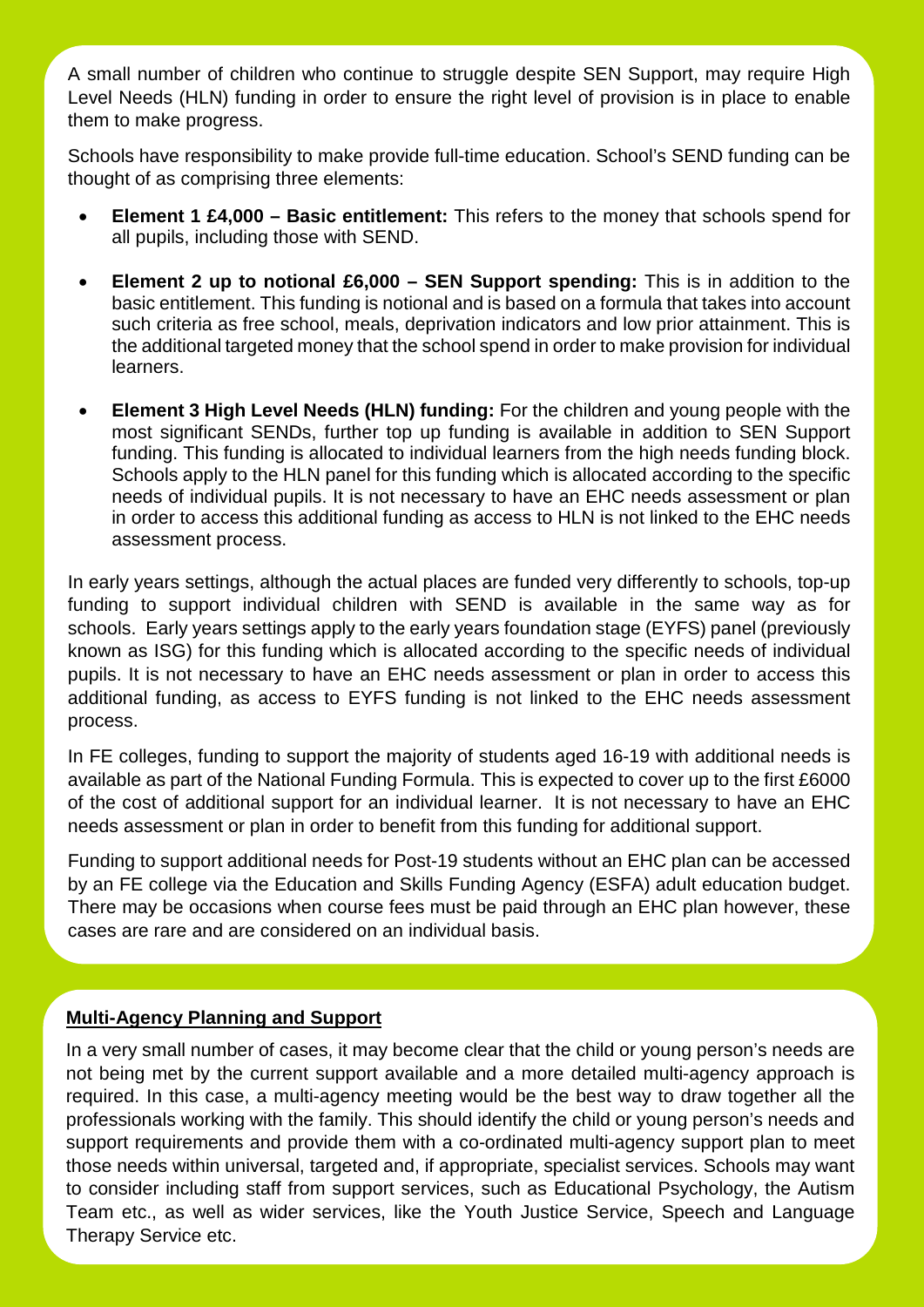# **Getting the Right Support**

#### **Health**

Disabled children may have complex health needs. Nottingham City Clinical Commissioning Group (CCG) alongside their health providers, works with disabled children and their families to provide the very best healthcare. The aim is to make sure that disabled children and young people grow up to be happy and healthy.

As a parent, if you have any questions about your child's health, talk to your health visitor, school nurse or family doctor. As well as providing you with help and advice about staying healthy, they can put you in touch with other specialist health and social care services.

Your health visitor or GP will be able to help you with a wide range of health issues such as your child's growth and development, sleeping, mobility, continence, behaviour, diet and eating, immunisations and common infections. They will also be able to help you access more specialist support if you need it.

For children with complex health condition, there should be a health care plan in place for families, schools and settings to follow.

#### **Getting the Right Support**

#### **Social Care**

Disabled children and their families may need some additional support from social care services. This can include short breaks and respite care, holiday play schemes, care in the home, and equipment and adaptations.

As a parent, you have the right to ask for your child's needs to be assessed by social care services, and you also have the right to ask for a carer's assessment for yourself. Alternatively, the Whole Life Disability Service may direct you to other services if they are more appropriate to meet your family's needs.

If you think that you or your child would benefit from the help of social care services, you can contact the Whole Life Disability Service:

Email: [disabledchildren.team@nottinghamcity.gov.uk](mailto:disabledchildren.team@nottinghamcity.gov.uk)

Telephone: (0115) 88 38266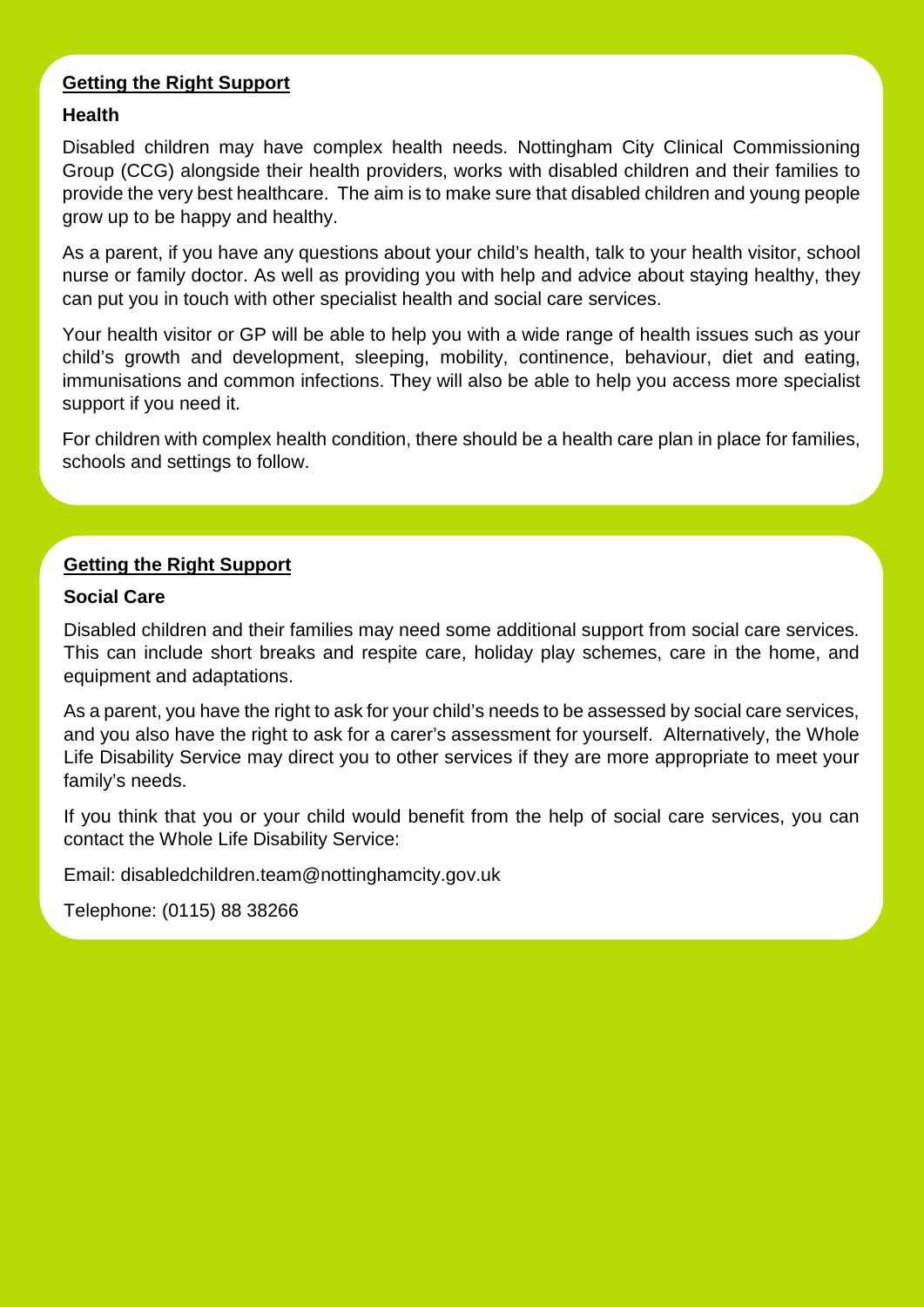#### **Education, Health & Care (EHC) Needs Assessments and How They Fit with SEND Support**

All settings should adopt a graduated approach to identifying and supporting pupils and students with SEN, with four stages of action: *assess, plan, do and review* as described within the SEND Code of Practice (2015). In most situations, settings will be able to provide evidence of the graduated approach when making a request for an EHC needs assessment.

Within the completed paperwork for an EHC needs assessment, the local authority would usually expect to see evidence of 'SEN support' over time (6-12 months), following at least two reviews. After the reviews, if it is apparent that the extent of the child or young person's needs have not been fully identified, or that despite receiving appropriate SEN support (including involvement from relevant services and additional funding where appropriate), the child or young person is not making good progress, an application for an EHC needs assessment could be a reasonable next step.

Each child/young person is different and so these are guidelines to be used alongside the judgement of individual SENCOs/Learning Support leads and advice from other involved professionals.

The following people have a specific right to request an EHC needs assessment

- The child or young person's parent
- A young person over the age of 16 but under the age of 25
- Children and young people aged 10-18 in youth custodial institutions
- A person acting on behalf of an early years setting, school or post-16 institution.

In addition, anyone else can bring a child or young person who has (or may have) SEND to the attention of the local authority. This could include:

- Health and social care professionals
- Foster carers
- Early years practitioners
- Educational psychologists
- Youth offending teams, probation services and those responsible for education in custody

This should be done with the parent/carers' knowledge and agreement.

To request an application form, please contact the Special Educational Needs (SEN) Service on 0115 876 4300, [special.needs@nottinghamcity.gov.uk,](mailto:special.needs@nottinghamcity.gov.uk) or by writing to the SEN Service, Glenbrook Management Centre, Wigman Road, Bilborough, Nottingham, NG8 4PD. The form is also available online at:

#### [www.nottinghamcity.gov.uk/education-and-schools/special-educational-needs-service/](http://www.nottinghamcity.gov.uk/education-and-schools/special-educational-needs-service/)

Feedback from families, school and services in Nottingham demonstrates that all parties feel that children/young people would benefit from strengthened communication between schools and families. It is with this in mind that we have devised a new EHC needs assessment request form to be completed by the educational setting and family together. This should help everyone have a clear picture of the needs of the child/young person, the support already in place and the progress made as a result of that support. There may be occasions when the family and school are not able to complete the form together, e.g. the child/young person is not in a setting. If this is the case, the LA will accept a form completed by a parent and will contact the setting separately for their information and make a decision on the information available. Upon receipt of a completed request form, the SEN Service will also share the request paperwork with other educational, health and social care services.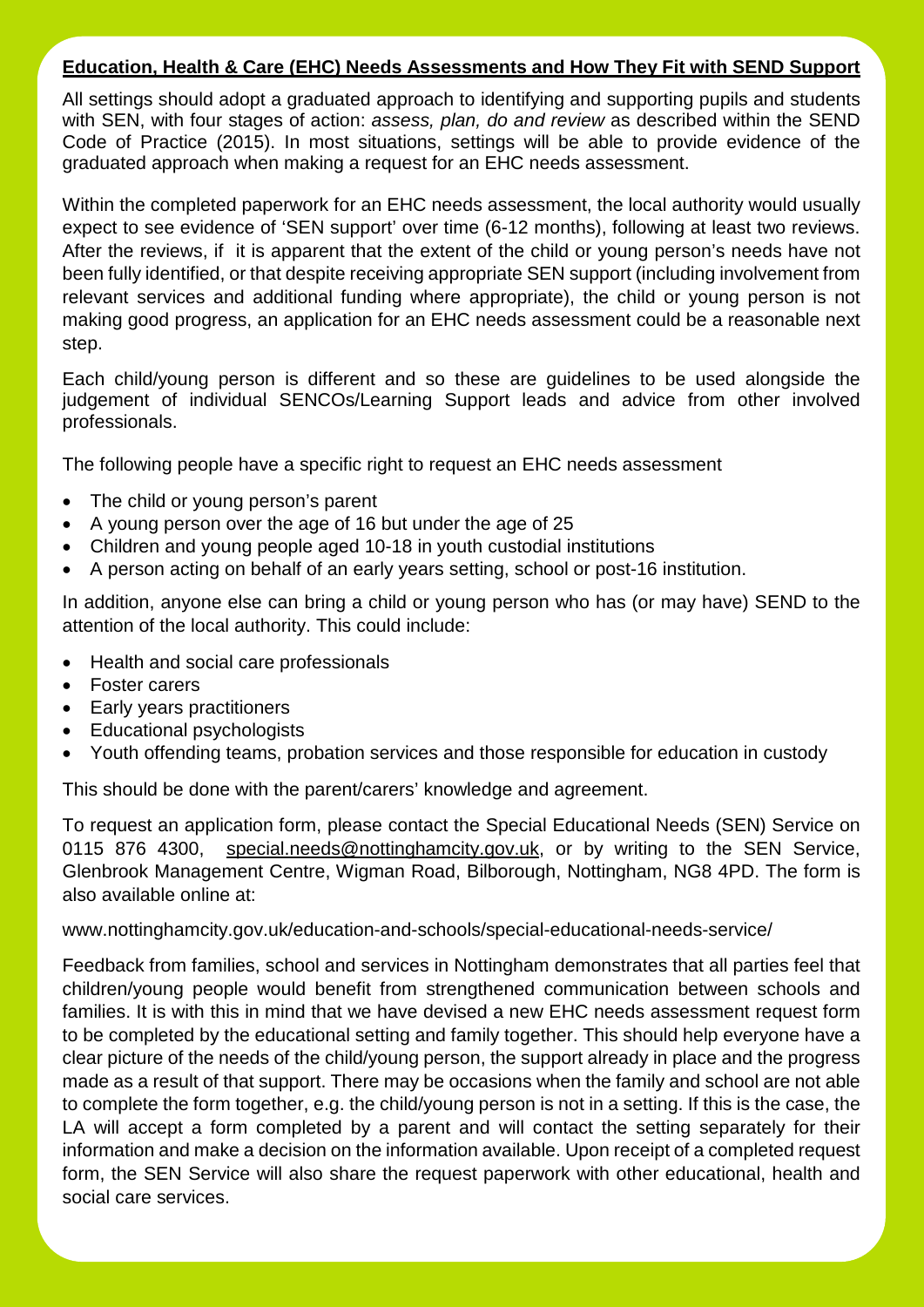The information will be considered against the DfE guidelines and the legal test to determine if an EHC needs assessment is required. The SEND Code of Practice (2015) is clear about the evidence that should be considered, as detailed below:

*"In considering whether an EHC needs assessment is necessary, the local authority should consider whether there is evidence that despite the early years provider, school or post-16 institution having taken relevant and purposeful action to identify, assess and meet the special educational needs of the child or young person, the child or young person has not made expected progress. To inform their decision the local authority will need to take into account a wide range of evidence, and should pay particular attention to:* 

- *evidence of the child or young person's academic attainment (or developmental milestones in younger children) and rate of progress information about the nature, extent and context of the child or young person's SEN*
- *evidence of the action already taken by the early years provider, school or post-16 institution to meet the child or young person's SEN*
- *evidence that where progress has been made, it has only been as the result of much additional intervention and support over and above that which is usually provided*
- *evidence of the child or young person's physical, emotional and social development and health needs, drawing on relevant evidence from clinicians and other health professionals and what has been done to meet these by other agencies, and*
- *where a young person is aged over 18, the local authority must consider whether the young person requires additional time, in comparison to the majority of others of the same age who do not have special educational needs, to complete their education or training. Remaining in formal education or training should help young people to achieve education and training outcomes, building on what they have learned before and preparing them for adult life.*

 *(SEND Code of Practice 2015, Section 9.14)*

This information is then used to determine if the child or young person may have SENs, and if those SENs may require special educational provision in accordance with an EHC plan.

Having considered the available information, one of two outcomes will be reached:

- It may be decided that the child or young person does not require an EHC needs assessment. If this is the case, we will write to the parents/carers advising of the reason why an EHC needs assessment has not been agreed, their rights of appeal, and notify them that they will be invited to attend a next steps meeting with the SEN Service and the relevant education setting.
- It may be decided that an EHC needs assessment is required. If this is the case, the SEN Service will contact all relevant parties to start the second stage of the EHC needs assessment process.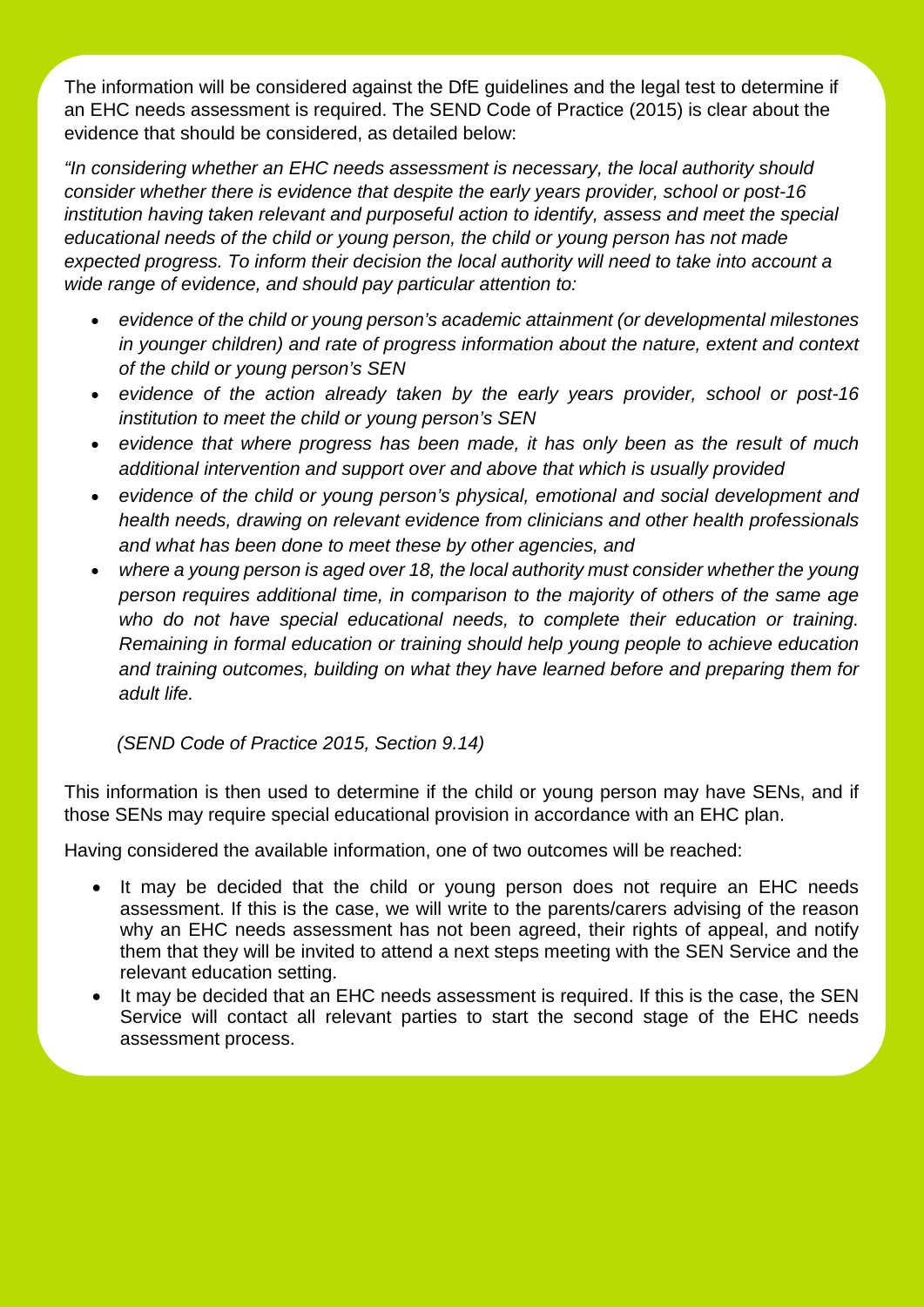# **Advice on Completing the Assessment Form**

In most situations, it is expected that a request for an EHC needs assessment will be a joint decision between the setting and the parents. In these circumstances, best practice would call for families and setting to meet together to jointly complete the form.

In those cases where it is not possible for the family and setting to jointly complete the paperwork, either party should submit the request form to the LA with their relevant sections completed, and the LA will then contact the other party to complete the remaining sections. However, if a school or setting submit a request, this must contain a parental signature for consent otherwise it will not be possible to process the request.

It is anticipated that some sections of the form will not be relevant for some children/young people's situations and, in such cases, please state not applicable (n/a).

If you feel that you would like to write more in some parts of the form than the space allows, please write on a separate sheet of paper indicating what part of the form you are responding to (e.g. 1c, 2 aspirations, etc). It can be helpful to attach additional documents or reports such as health letters confirming a diagnosis or a copy of a school report. These can help to build up the wider picture of a child or young person's needs. The form has boxes for you to list details of any additional paperwork you would like to be considered.

**Part 1:** This section is for the parent to record their child's details, the family's contact details and list any professionals who have helped with the application process, or who are currently supporting the child or young person.

1(b) If you are the only person with parental responsibility, please write in your details. If you share parental responsibility with someone else who lives at the same address, please write both names in the first box. By law, we also have to know if anyone else has parental responsibility for your child. Please include their name, address and contact details.

**Part 2:** This is for the parents/carers to share their views. We strongly recommend that requests are made alongside the education setting the child or young person attends, or other relevant professionals and parents/carers or young people themselves, particularly if they are over the age of 16. In any event, a request made jointly by parents and schools is likely to provide the most detailed picture of a child and young person's needs and progress and the support currently in place.

**Part 3:** This is to record the child or young person's views. If possible, the child or young person should be encouraged to fill in this section themselves. If that is not possible, then please advise who is filling in the form on the child or young person's behalf.

**Part 4:** This section is to set out information about the child or young person's health needs. It is important to understand that a child or young person may have complex health needs but no SENs. In these instances, it is likely that a robust health care plan will ensure that relevant support and interventions are in place and an EHC needs assessment or plan will not be required.

**Part 5:** This section is to set out any information regarding social care needs. This may not necessarily relate to direct input from social care services, but could be related to issues such as access to social activities or having personal care needs met.